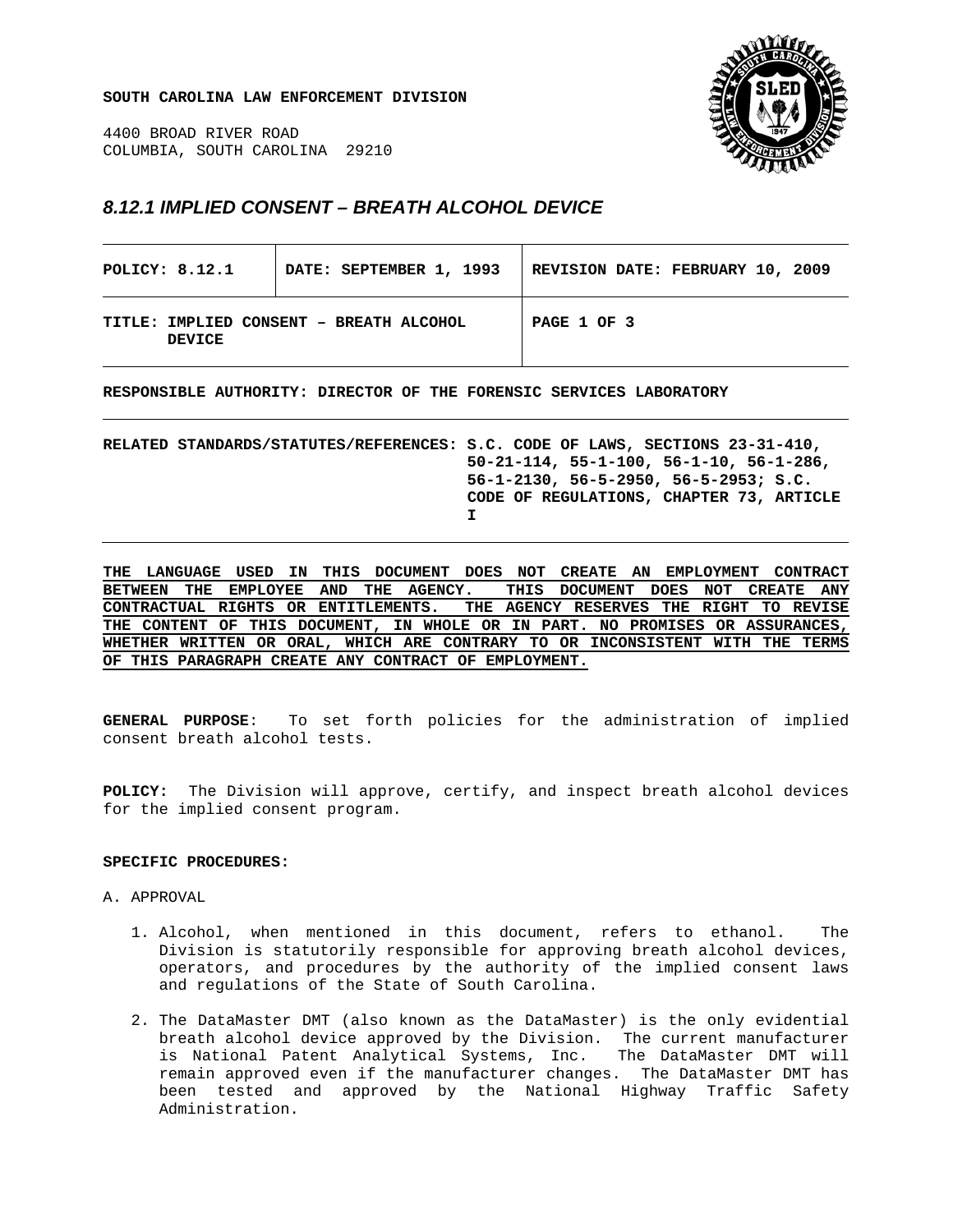## **POLICY 8.12.1, "IMPLIED CONSENT – BREATH ALCOHOL PAGE 2 OF 3 DEVICE" – 2/10/09**

- 3. The DataMaster DMT is a breath alcohol device that performs an accurate chemical test to determine a subject's alcohol concentration (State vs. Squires, 426, SE 2nd 738, 1992). This instrument utilizes infrared spectroscopy to perform a chemical analysis of the breath. The chemistry of alcohol determines its infrared absorption characteristics. Chemicals, such as alcohol, absorb infrared light in specific amounts at specific wavelengths. The DataMaster DMT uses three infrared wavelengths to distinguish ethanol from any other possible substances.
- B. INITIAL INSPECTIONS
	- 1. Each DataMaster DMT will pass an initial inspection by a SLED certified breath test specialist before instrument certification. This inspection is in addition to any manufacturer inspection and does not need repeating as long as the instrument is certified.
	- 2. The following listed procedures occur during an initial inspection:
		- a. Visual inspection for correct software signature.
		- b. Confirmation of passwords to ensure proper access.
		- c. Identification of printed circuit boards.
		- d. Inspection of breath tube and rear panel connection.
		- e. Examination of check valves.
		- f. Inspection of inlet/outlet hoses for simulator connections.
		- g. Verification of simulator temperature.
		- h. Confirmation of instrument voltages
		- i. Confirmation of one and one-half liters volume requirement.
		- j. Verification of date and time.
		- k. Remote access of instrument using modem and phone line or internet connection.
		- l. Inspection of Breath Alcohol Analysis Test Report/Evidence ticket printout.
		- m. Calibration using a 0.08% alcohol concentration standard.
		- n. Performance of Linearity checks using at least three different alcohol concentrations.
- C. CERTIFICATION
	- 1. A SLED certified breath testing specialist will certify each DataMaster DMT. To obtain certification, an instrument will pass a calibration (establishment of calibration factors), a supervisor (a series of a minimum of five 0.08% alcohol concentration simulator tests), and diagnostic test (an internal diagnostic routine) at its site. If a